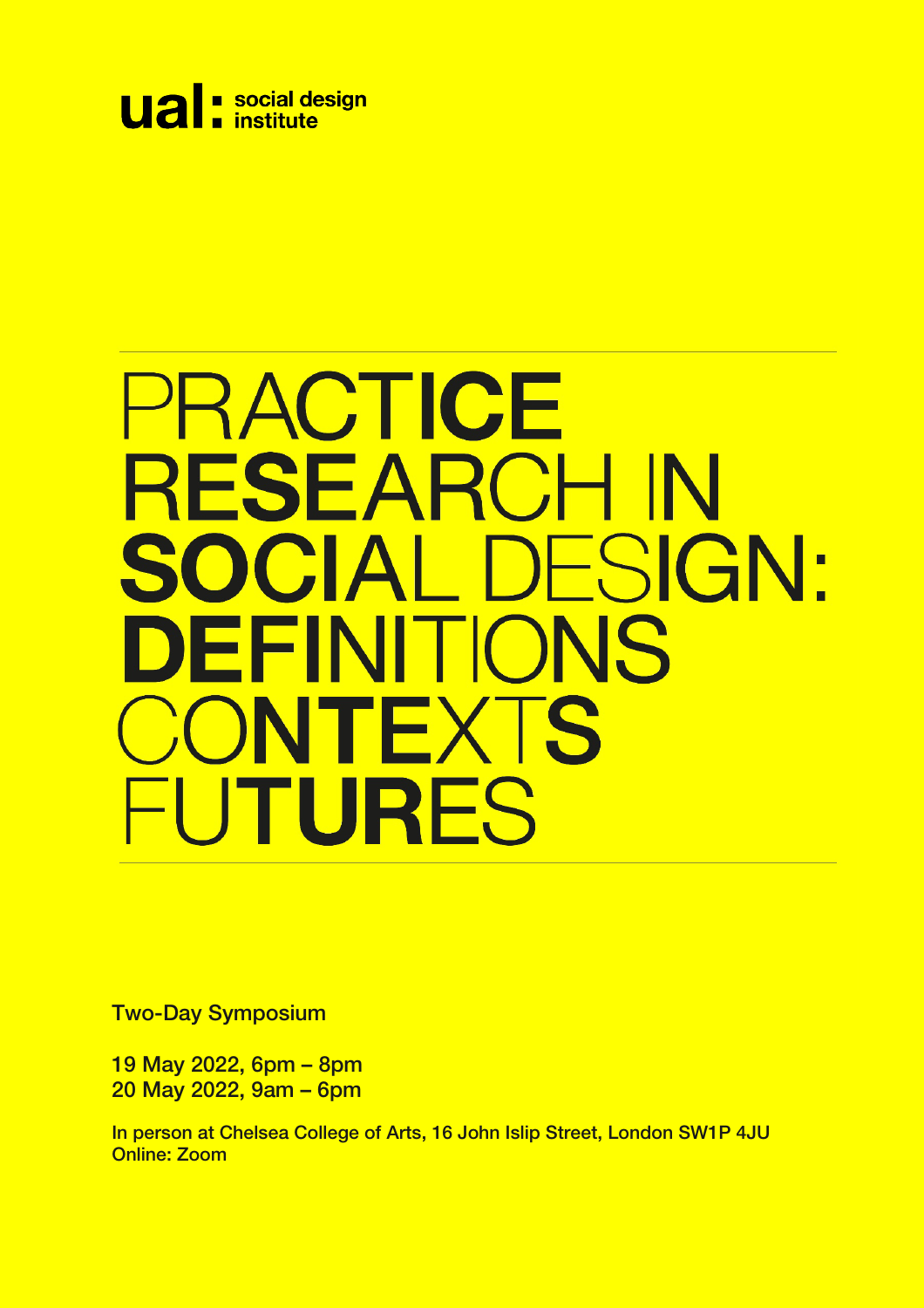This event brings together perspectives on practice research in design in relation to, and in the context of, urgent social and sustainability challenges. Organised by the [Social Design Institute](https://www.arts.ac.uk/ual-social-design-institute) at University of the Arts London (UAL), one of the UK's leading specialist art and design higher education institutions, this symposium will share examples of practice research in design alongside enabling critical discussion of the possibilities and consequences of this form of research and development, and the contexts in which it has emerged.

Designed to facilitate wide-ranging scholarly dialogue whilst upholding a commitment to reduced international travel, the symposium will comprise a mix of formats: livestreamed panel discussions, video showcases of examples of practice research by researchers and doctoral candidates at UAL, and complementary digital interactions.

This symposium is convened by the [Social Design Institute](https://www.arts.ac.uk/ual-social-design-institute) in collaboration with the [Centre for Sustainable Fashion,](https://www.sustainable-fashion.com/) [Centre for Circular](https://www.circulardesign.org.uk/)  [Design,](https://www.circulardesign.org.uk/) [Design Against Crime Research Centre](https://designagainstcrime.com/) and the [University of](https://www.arts.ac.uk/)  [the Arts London](https://www.arts.ac.uk/) (UAL).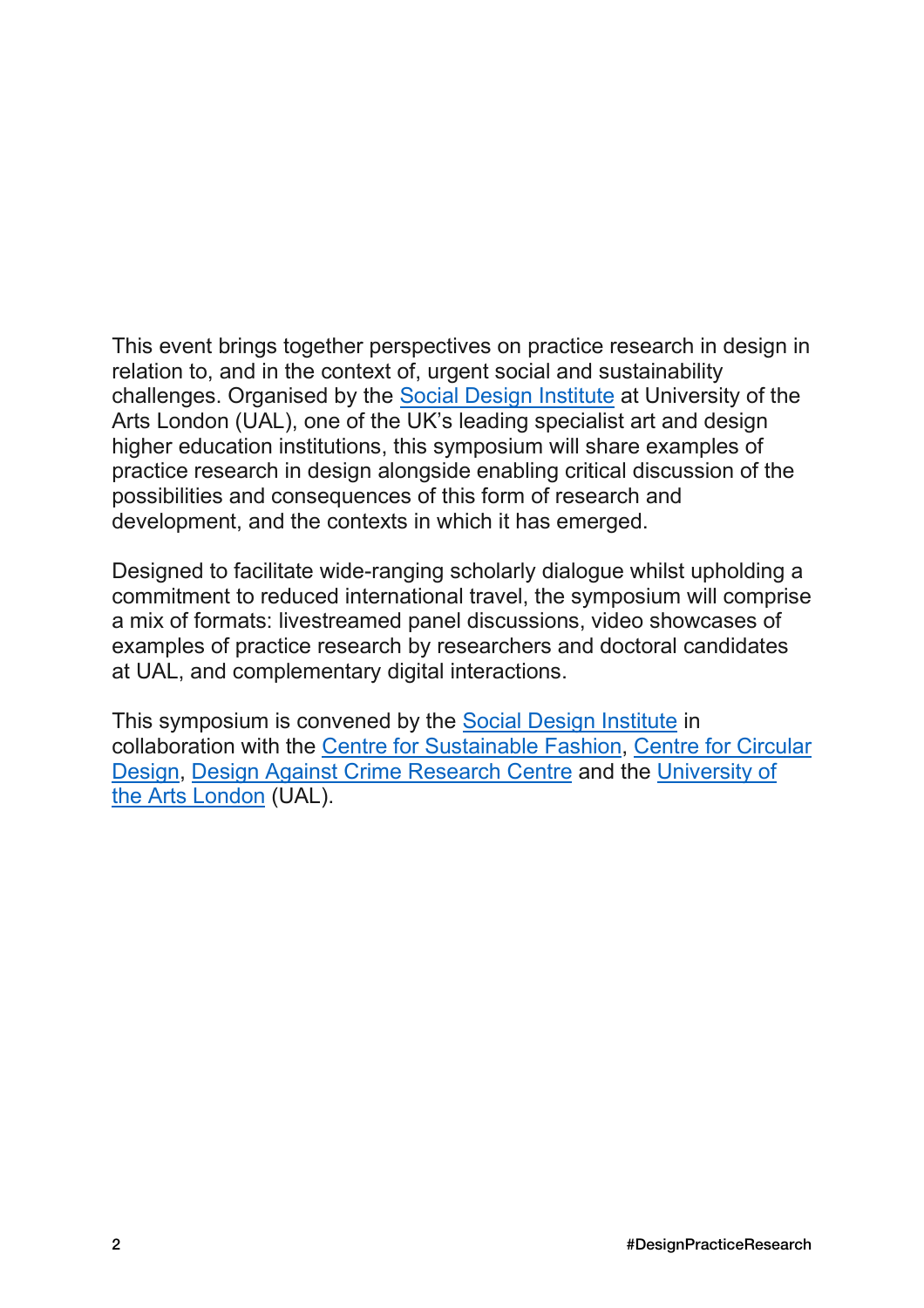**Schedule** 

Day One Thursday, 19 May 2022 18:00 – 20:00

Please Note: All times are BST (British Summer Time) and the programme may be subject to last-minute changes.

| $18:00 - 18:30$ | Registration<br>Drinks and light refreshments upon arrival                                                 |
|-----------------|------------------------------------------------------------------------------------------------------------|
| $18:30 - 18:35$ | Welcome and introductory remarks                                                                           |
|                 | Professor Lucy Kimbell, Director,<br>Social Design Institute                                               |
|                 | Professor David Mba, Deputy Vice-Chancellor,<br>Research, Knowledge Exchange and Enterprise,<br><b>UAL</b> |
| $18:35 - 19:35$ | Opening Panel: Setting the Scene                                                                           |
| $19:35 - 20:00$ | Drinks reception and close                                                                                 |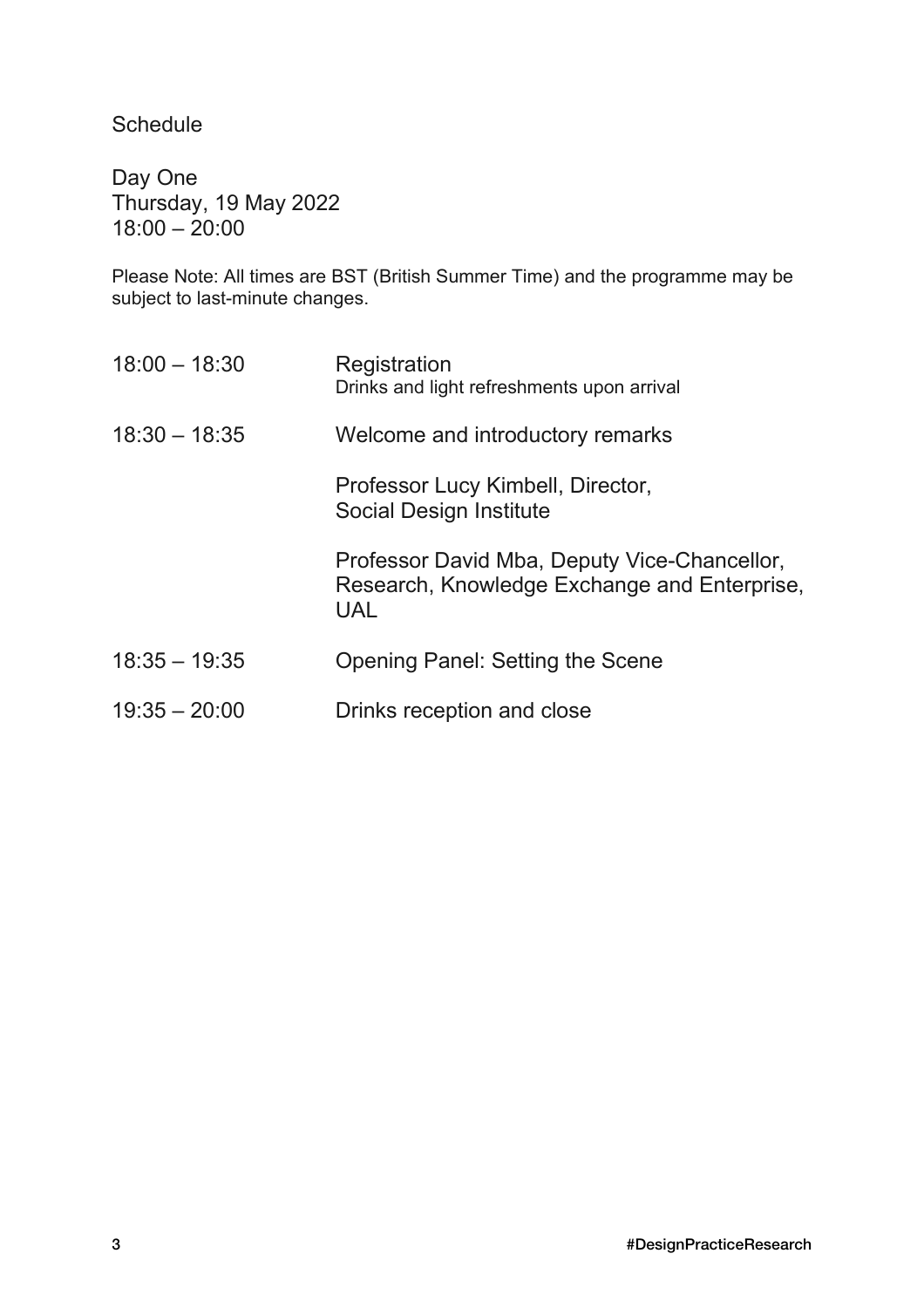Day Two Friday, 20 May 2022  $09:00 - 18:00$ 

Please Note: All times are BST (British Summer Time) and the programme may be subject to last-minute changes.

| $09:00 - 09:20$ | Registration<br>Tea, coffee and pastries upon arrival.                                                     |
|-----------------|------------------------------------------------------------------------------------------------------------|
| $09:20 - 09:30$ | Welcome and introductory remarks:<br>Professor Lucy Kimbell, Director of the Social<br>Design Institute    |
| $09:30 - 10:40$ | <b>Panel Two</b><br>Definitions:<br>Knowledge, boundaries, interventions,<br>methodologies                 |
| $10:40 - 11:00$ | Tea and coffee                                                                                             |
| $11:00 - 12:00$ | <b>Panel Three</b><br>Realities of doing design practice research                                          |
| $12:00 - 13:00$ | Lunch                                                                                                      |
| $13:00 - 14:00$ | <b>Panel Four</b><br>Contexts:<br>Infrastructures, drivers, narratives                                     |
| $14:00 - 14:15$ | <b>Comfort break</b>                                                                                       |
| $14:15 - 15:25$ | <b>Panel Five</b><br>Doctoral study in practice research in social<br>design and design for sustainability |
| $15:25 - 15:45$ | Tea and coffee                                                                                             |
| $15:45 - 17:00$ | <b>Panel Six</b><br>Futures for practice research in social design:<br>Opportunities, challenges, demands  |
| $17:00 - 18:30$ | <b>Drinks Reception</b>                                                                                    |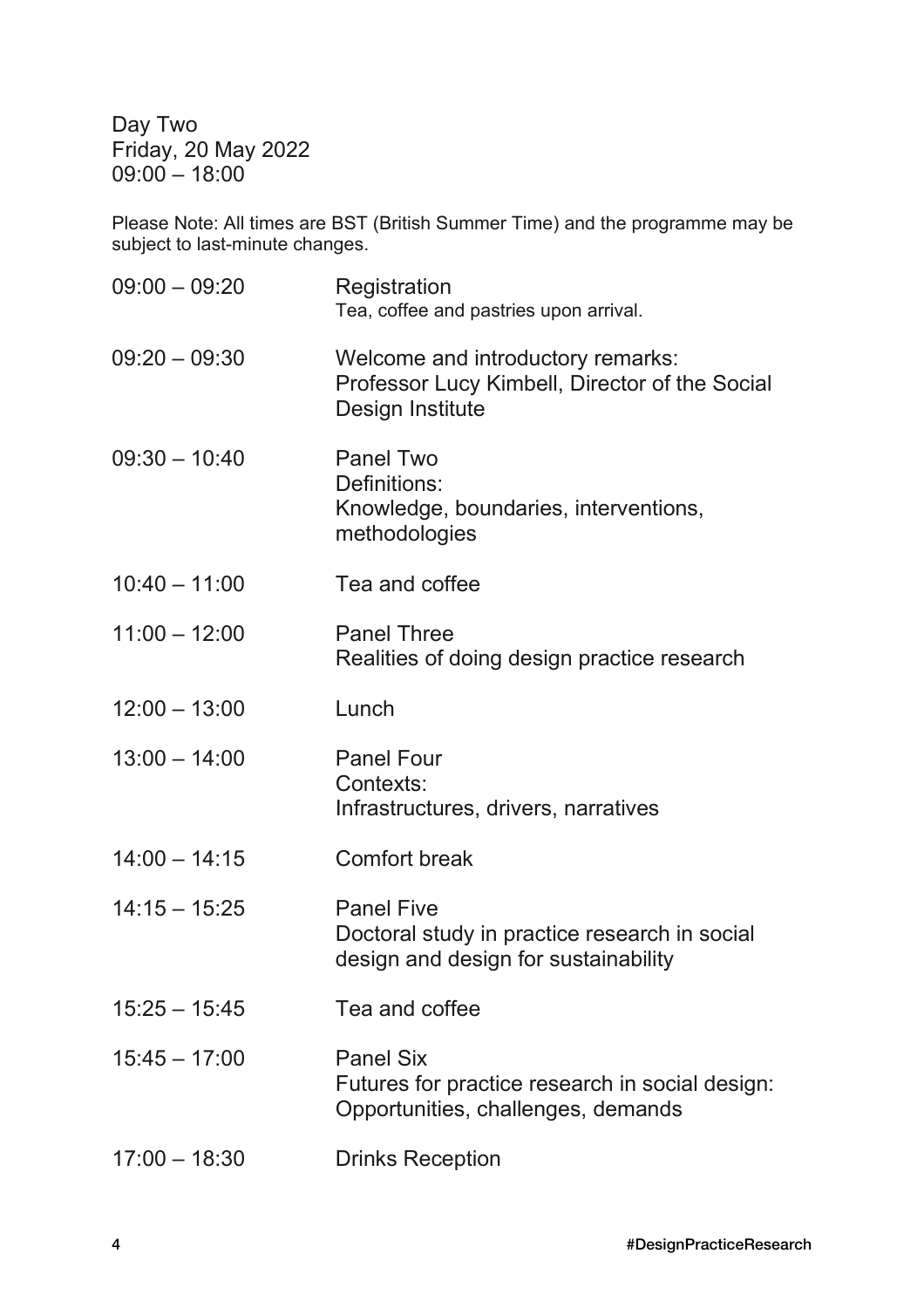Programme Notes

Day One Thursday, 19 May 2022 18:00 – 20:00

| $18:00 - 18:30$ | Registration                                                                                        |
|-----------------|-----------------------------------------------------------------------------------------------------|
| $18:30 - 18:35$ | Welcome and introductory remarks                                                                    |
|                 | Professor Lucy Kimbell, Director,<br>Social Design Institute                                        |
|                 | Professor David Mba, Deputy Vice-Chancellor,<br>Research, Knowledge Exchange and Enterprise,<br>UAL |

18:35 – 19:35 Opening Panel: Setting the Scene

This session sets the scene by situating practice research in design in a broader context. It shares perspectives from other academic fields and professional practices that use practice research to advance knowledge and develop responses to social and sustainability issues. What are the achievements and what has been learned from using this approach? What are the barriers and enablers to carrying out high quality practice research? What outcomes can practice researchers work towards?

**Chair:** [Professor Lucy Kimbell,](https://www.arts.ac.uk/research/ual-staff-researchers/lucy-kimbell) Social Design Institute, UAL

#### **Speakers:**

Professor Harriet Hawkins, Department of Geography, Royal Holloway, UK Indy Johar, Dark Matter Labs, UK [Professor Pratap Rughani,](https://www.arts.ac.uk/colleges/london-college-of-communication/people/pratap-rughani) London College of Communication, UAL, UK

19:35 – 20:00 Drinks reception and close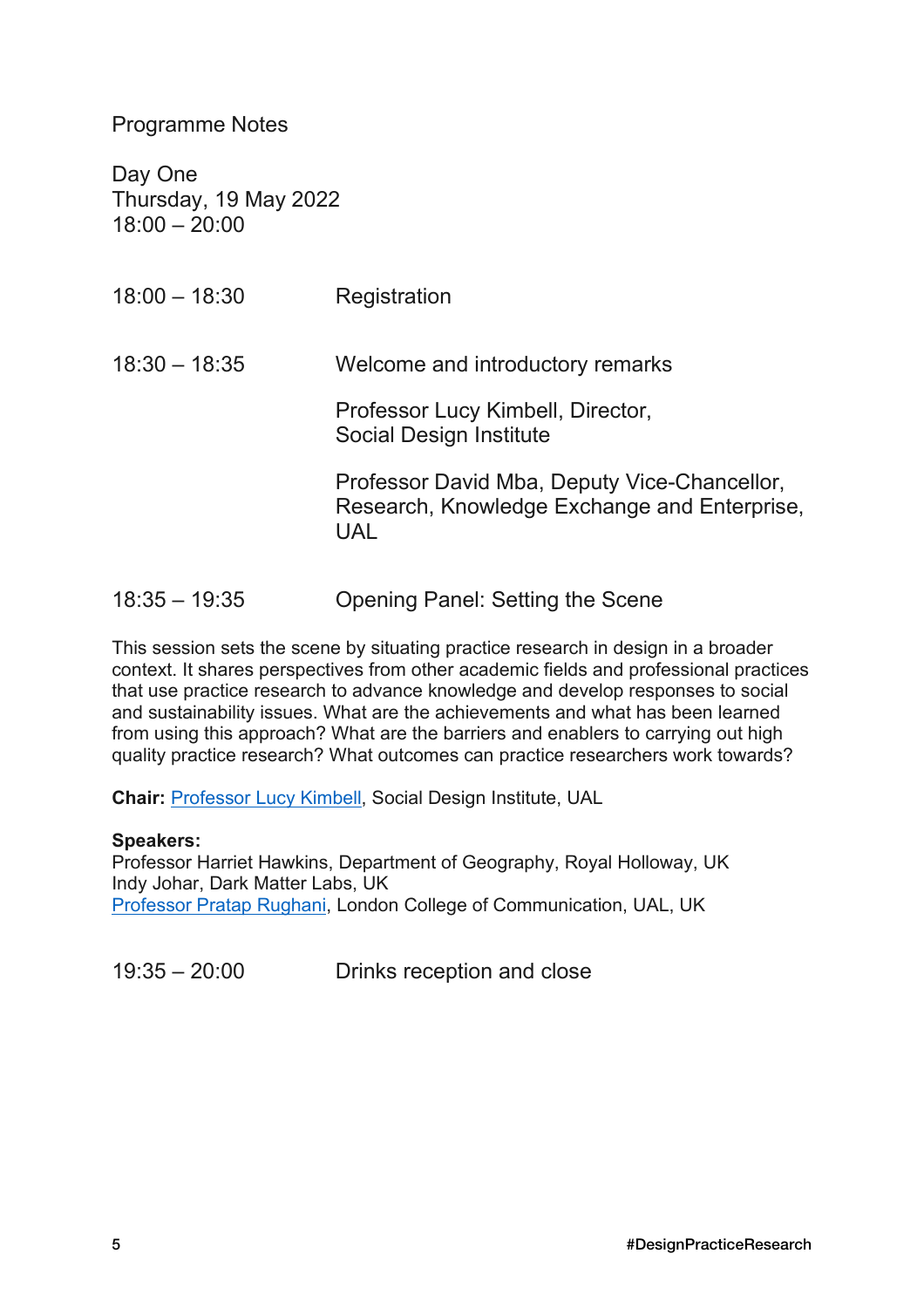| Day Two<br>Friday, 20 May 2022<br>$09:00 - 18:00$ |                                                                                                         |
|---------------------------------------------------|---------------------------------------------------------------------------------------------------------|
| $09:00 - 09:20$                                   | Registration                                                                                            |
| $09:20 - 09:30$                                   | Welcome and introductory remarks:<br>Professor Lucy Kimbell, Director of the Social<br>Design Institute |
| $09:30 - 10:40$                                   | Panel Two<br>Definitions:<br>Knowledge, boundaries, interventions,<br>methodologies                     |

This session reviews competing definitions of practice research in design in relation to social and sustainability issues. In a context in which design research is increasingly oriented to ethics and care, what forms of practice research are emerging? What makes it distinctive? How can we make sense of the intersections with other forms of practice research such as in music or the social sciences?

**Chair:** [Professor Alison Prendiville,](https://www.arts.ac.uk/research/ual-staff-researchers/alison-prendiville) London College of Communication, UAL

#### **Speakers:**

Professor Emerita Anne Boddington, Kingston University Dr Kat Jungnickel, Goldsmiths College, University of London, UK [Dr Patrycja Kaszynska,](https://www.arts.ac.uk/research/ual-staff-researchers/patrycja-kaszynska) Social Design Institute, UAL, UK Dr Lesley-Ann Noel, North Carolina State University, United States Professor Cameron Tonkinwise, University of Technology Sydney, Australia

- 10:40 11:00 Tea and coffee
- 11:00 12:00 Panel Three Realities of doing design practice research

This session brings together different perspectives on what it means to do practice research in design in relation to social and sustainability issues, including doctoral students and early career researchers. What can be achieved through practice research in design that can't be achieved so effectively through other forms of knowledge production? How do practice researchers negotiate the different proximities that exist within research contexts? How do design researchers balance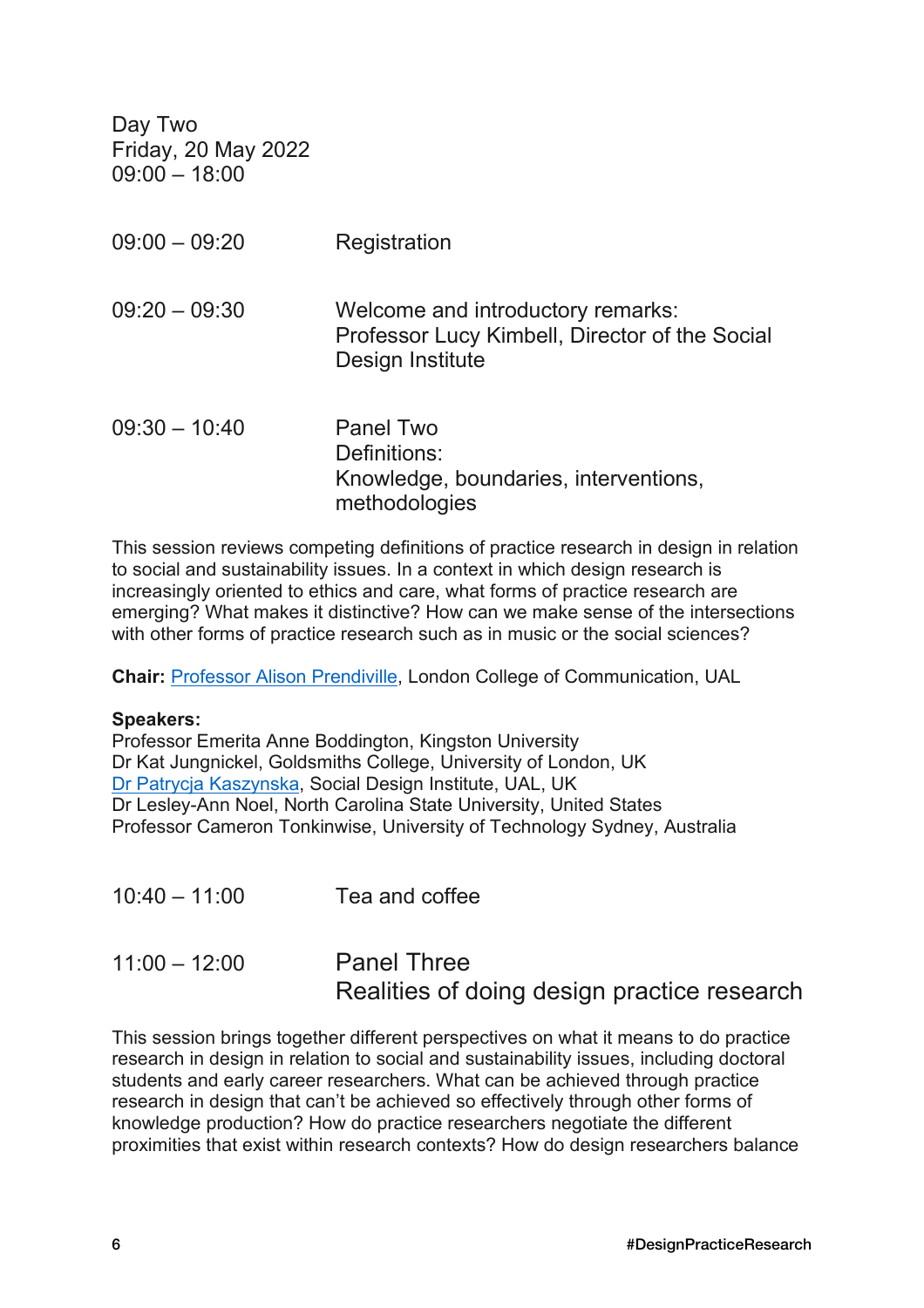the need to produce new knowledge alongside making a contribution to practice or to a social situation or context?

**Chair:** [Dr Rathna Ramanathan,](https://www.arts.ac.uk/research/ual-staff-researchers/rathna-ramanathan) Central Saint Martins, UAL

#### **Speakers:**

Dr Hena Ali, London College of Communication, UAL, UK Dr Fehér Bori, Moholy-Nagy University of Art and Design (MOME), Hungary Dr Rosie Hornbuckle, Centre for Sustainable Design, UAL, UK Associate Professor Thomas Markussen, University of Southern Denmark

| $12:00 - 13:00$ | Lunch                                                                  |
|-----------------|------------------------------------------------------------------------|
| $13:00 - 14:00$ | <b>Panel Four</b><br>Contexts:<br>Infrastructures, drivers, narratives |

This session offers a critical assessment of the histories and genealogies of practice research in social design. Why has practice research emerged? How do differing institutional locations result in different agendas, forms of practice research and consequences? What logics and narratives are at play in the development of practice research? What inequalities and conditions does it reproduce?

**Chair:** [Professor Kate Goldsworthy,](https://www.arts.ac.uk/research/ual-staff-researchers/kate-goldsworthy) Centre for Circular Design, UAL

#### **Speakers:**

Professor Yoko Akama, RMIT, Australia Professor Guy Julier, Department of Design, Aalto University, Finland Associate Professor Eva Knutz, University of Southern Denmark [Dr Lara Salinas,](https://www.arts.ac.uk/research/ual-staff-researchers/lara-salinas) London College of Communication, UAL, UK

- 14:00 14:15 Comfort break
- 14:15 15:25 Panel Five Doctoral study in practice research in social design and design for sustainability

This session reflects on the possibilities and conditions associated with doctoral research in social design that uses or includes practice. What are the enablers and barriers to carrying out practice-based research in social design? What infrastructures and narratives are required for doctoral researchers working in this way to succeed? To what extent can we (re)imagine the publics for doctoral research through practice?

**Chair:** [Professor Sandy Black,](https://www.arts.ac.uk/research/ual-staff-researchers/sandy-black) Centre for Sustainable Fashion, UAL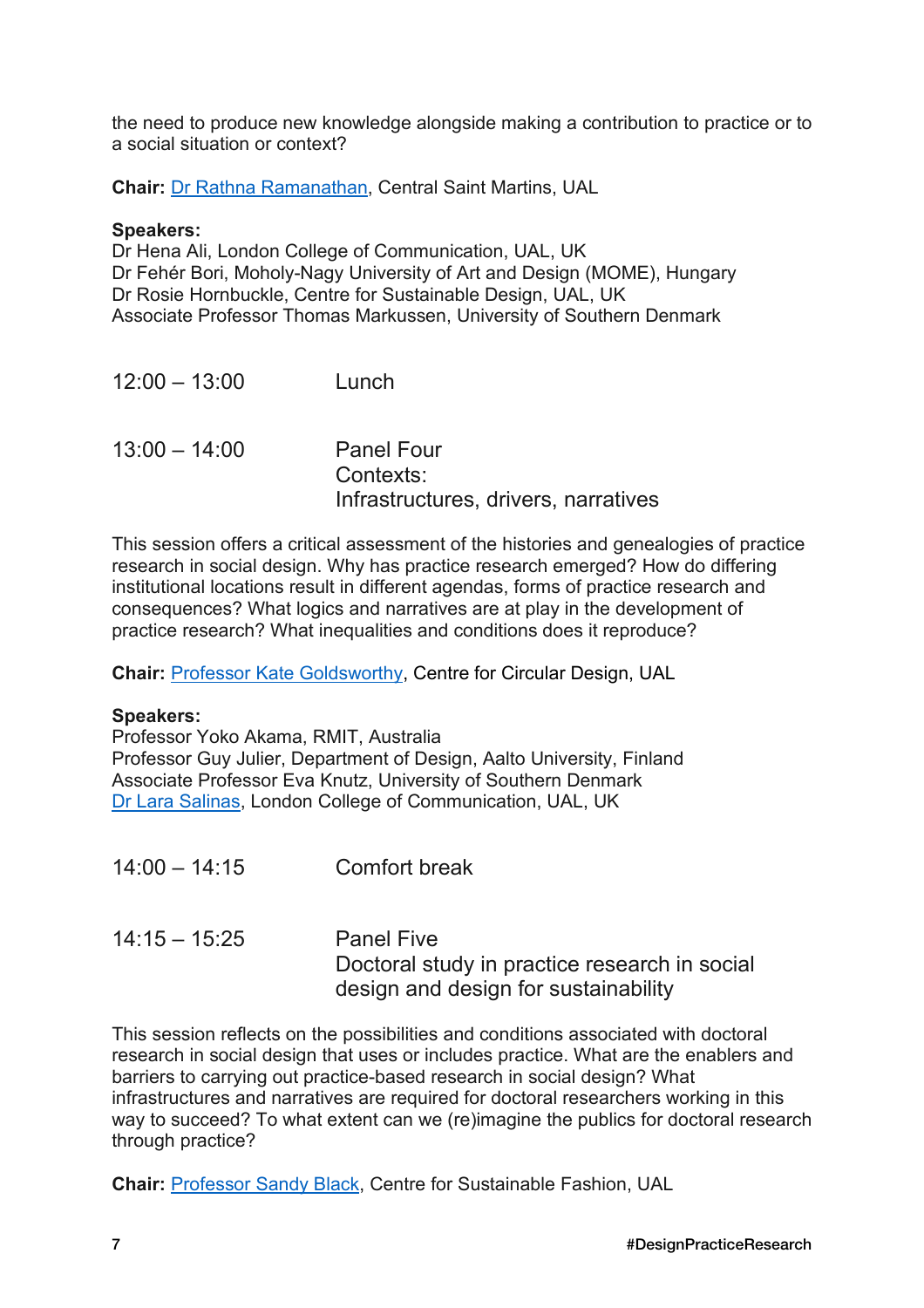### **Speakers:**

Dr Catherine Dormor, Head of Research Programmes, Royal College of Art Kadian Gosler, PhD researcher, London College of Fashion, UAL, UK [Professor Jeremy Till,](https://www.arts.ac.uk/colleges/central-saint-martins/people/jeremy-till-head-of-college) Head of Central Saint Martins and Pro-Vice Chancellor of UAL, UK

Professor Laurene Vaughan, RMIT, Australia

Dr Alex Wilkie, Department of Design, Goldsmiths College, University of London, UK

| $15:25 - 15:45$ | Tea and coffee                                                                                            |
|-----------------|-----------------------------------------------------------------------------------------------------------|
| $15:45 - 17:00$ | <b>Panel Six</b><br>Futures for practice research in social design:<br>Opportunities, challenges, demands |

This session anticipates some of the future opportunities and challenges facing those carrying out, enabling or participating in practice research in social design. What are the significant factors inside and around universities that influence practice research and researchers in social design? What are the career paths and pipelines for those committed to practice research in relation to social issues and sustainability? How should university policies, infrastructure and training look from this perspective? What are relevant factors within national research and innovation systems, and how does the UK situation look compared to others in the EU and beyond? Looking ahead to 2030, what should change in and around universities to advance practice research in design?

**Chair:** [Professor Ramia Maze,](https://www.arts.ac.uk/research/ual-staff-researchers/ramia-maze) London College of Communication, UAL

#### **Speakers:**

Dr Ahmed Ansari, New York University, United States, UK Dr Andrea Botero, Aalto University, Finland and Universidad de Los Andes, Colombia Professor Rachel Cooper, Lancaster Institute for the Contemporary Arts, UK Professor Claudia Mareis, Humboldt University of Berlin, Germany Professor Joyce Yee, School of Design, Northumbria University, UK

17:00 – 18:30 Drinks reception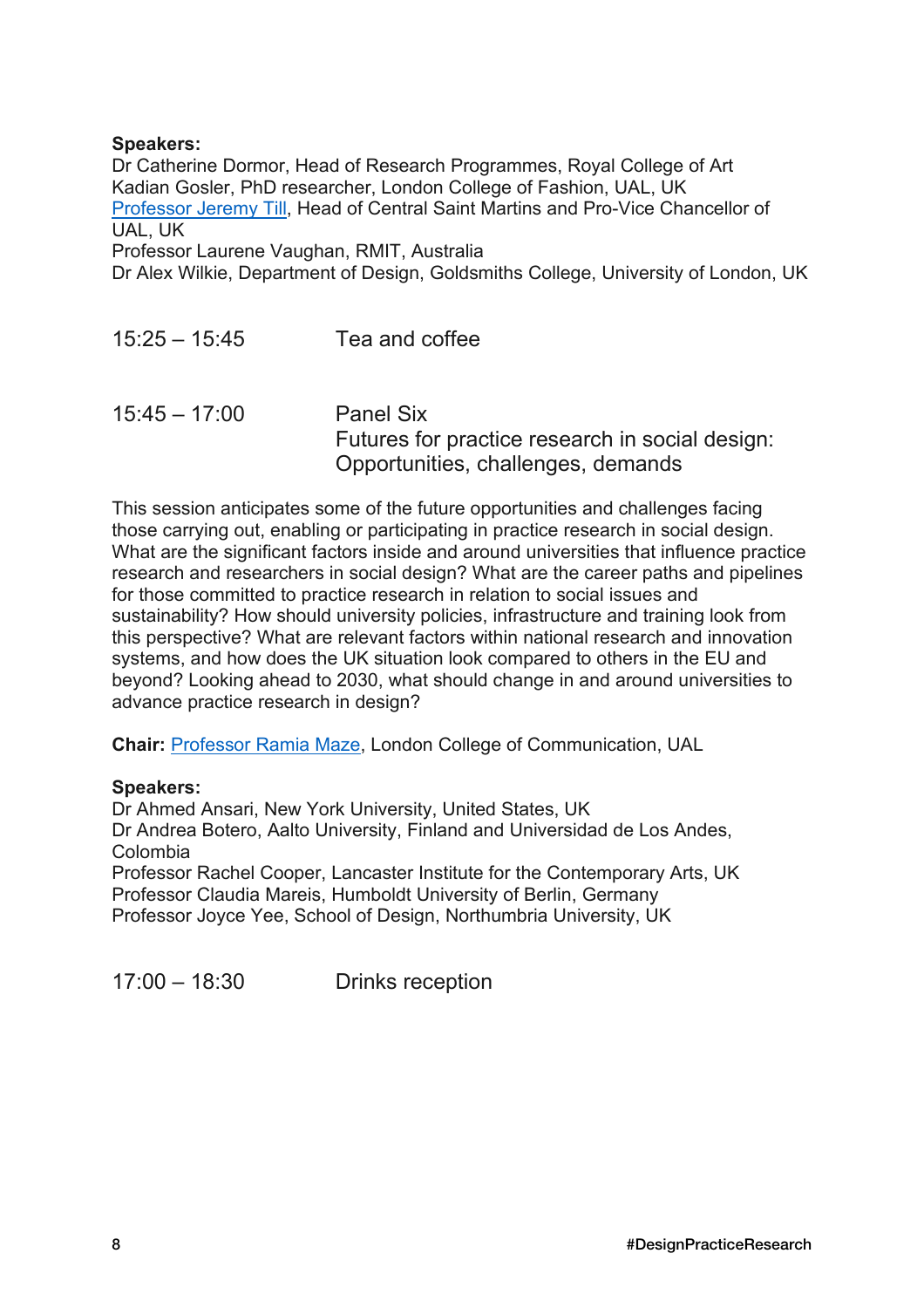## **Biographies**

**Prof. Yoko Akama** is in the School of Design, RMIT University, Naarm (Melbourne) in a country now called Australia. Her practice is shaped by plural worldviews, including her Japanese heritage, to consider how many futures can be co-designed together. She is a recipient of several national and international awards for collaborative work with self-determining Indigenous nations and regional communities preparing for disaster. Currently, she is leading a project on leadership and mentoring for women in creative sectors through the Designing Social Innovation in Asia Pacific (DESIAP) programme.

**Dr Hena Ali** is the acting course leader and a senior lecturer on the MA Service Design Course at London College of Communication, University of the Arts London. She is a UK and Pakistan-based designer, researcher, and academic. Ali is a Fellow of the Higher Education Academy UK & the Royal Society of Arts, London. She is an advisor on the Board of Studies at Indus Valley School of Art, Pakistan. Hena holds a practice-led doctorate in 'Graphic Communication Design for Sustainable Social Innovation' from Central Saints Martins, UAL. She has taught and worked in the area of participatory innovation for over ten years. She has led courses and organisations through effective strategy and leadership development, and has enabled new design-led approaches to today's social and business challenges. She engages collaborative design practice as a primary tool to create impact.

**Dr Ahmed Ansari**'s research interests intersect between design studies and history, philosophy of technology, and critical cultural studies, particularly studies of decolonisation and globalisation, with an area focus on visual and material culture in the Indian subcontinent. He is also interested more generally in the informing ontologies and epistemologies at work in, and the ethics and politics of, design practice, pedagogy, and research, and in issues of the globalisation of knowledge. He has a Doctorate in Design Studies and a Masters in Interaction Design from Carnegie Mellon University and a Bachelor's in Communication Design from the Indus Valley School of Art and Architecture. He was a founding member of the Decolonising Design Platform.

**Dr Jocelyn Bailey** is a Post-Doctoral Research Fellow at the Social Design Institute of the University of Arts London. Her experience encompasses both practice and research on the borders of design and government (from policy development to service delivery), in a range of different roles across the design sector - in advocacy and lobbying, parliamentary engagement, evaluation, practice, academic research and critique. She holds a BA in Architecture from the University of Cambridge, an MA in History of Art from Birkbeck College, and a PhD in Design with the University of Brighton. Her thesis explores the remodelling of design practice and discourse to be palatable and relevant to the public sector in the UK, and the ways in which the design 'apparatus' governs and disciplines those designers and civil servants caught up in it.

**Prof. Sandy Black** is Professor of Fashion and Textile Design and Technology in the Centre for Sustainable Fashion, a UAL research centre based at London College of Fashion. Having previously run a successful fashion knitwear label, Sandy researches and publishes on knitwear, textiles and fashion design and business in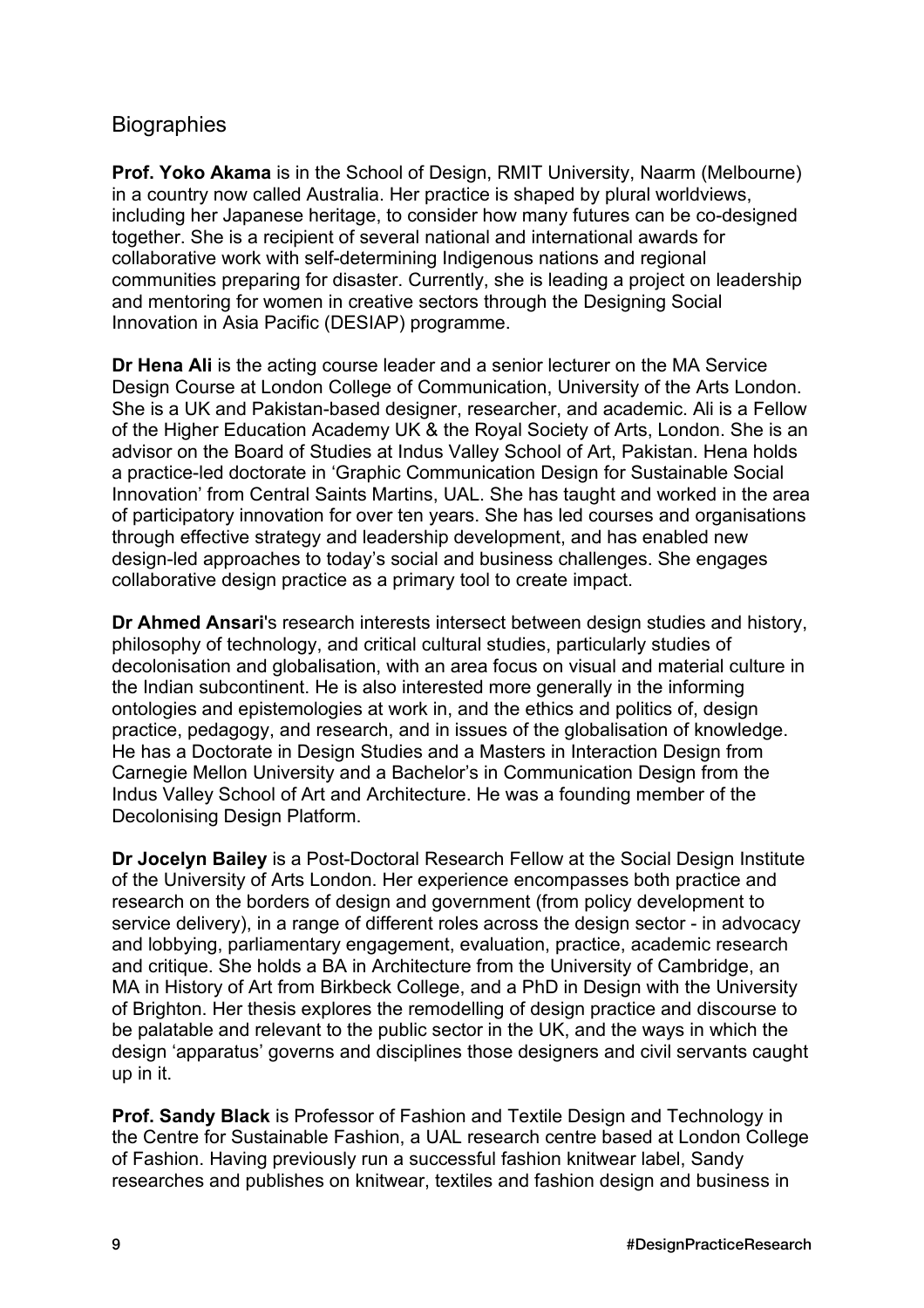social and sustainability contexts. She has authored pioneering texts on sustainable fashion and the history of knitwear. She is the founder of the Fashion Practice: Design, Creative Process and the Fashion Industry journal, published since 2009, which she co-edits. She supervises PhD candidates in design-led and practicebased research intersecting fashion, textiles, technology, sustainability, culture and industry.

**Dr Andrea Botero** is a Colombian-born, Finland-based designer and researcher. Her design works explores technologies, services, and media for collectives and communities. Through her research work she aims to understand how collectives come to understand the design spaces available to them and how designers support infrastructuring processes around those spaces. Andrea has a Doctor of Arts in New Media, and an MA in Product and Strategic Design both from Aalto University. Her BA is in Industrial Design from Universidad Nacional de Colombia. She works as Research Fellow at the School of Art, Design and Architecture in Aalto University (FIN) and is also Adjunct Professor at the Universidad de Los Andes (COL).

**Prof. Rachel Cooper** is Distinguished Professor of Design Management and Policy at Lancaster University. She is founding Director of [Imagination Lancaster](http://imagination.lancaster.ac.uk/) - an open and exploratory design-led research centre conducting applied and theoretical research into people, products, places and their interactions. She has published extensively in design, including books, 'Designing Sustainable Cities', 'The Handbook of Wellbeing and the Environment' and 'Living in Digital Worlds: Designing the digital public space'. She is series editor of the Routledge series Design for Social Responsibility. She was founding editor of the Design Journal and also founding President of the European Academy of Design. She was a Lead Expert for the UK Government Foresight programme on the Future of Cities (2013- 2016), was on the UK Academy of Medical Sciences Working group addressing 'The Health of the Public 2040' (2015-16) and is Chair of the UK Prevention Research Partnership, Scientific Advisory Board. She is currently President of the Design Research Society.

**Dr Catherine Dormor** received her practice-based PhD from UAL and Norwich University of the Arts and continues to write, practice and research across the expanded field of textiles. Her research interests lie in the structures and language of textile, cloth and materiality and gender. She is currently Head of Research Programmes and Reader in Textile Practices at the Royal College of Art.

**Dr Bori Fehér** is an architect, social designer focused on resilience and sustainability. She is the Head of Social Design HUB at Moholy-Nagy University of Art and Design's Innovation Center in Budapest, where for more than a decade she has facilitated students and researchers in social, ecological and humanitarian design projects, working with underprivileged communities on the rural periphery of Hungary. Since 2014 she has been a Visiting Scholar at MICA Center for Social Design in Baltimore, USA. Previously Bori worked as an architect in New York. She is the Co-Founder and Co-Chair of the internationally unique Social Design Network.

**Prof. Kate Goldsworthy** has worked in the field of circular and sustainable fashion and textiles for over 20 years. As Professor of Circular Design and Innovation and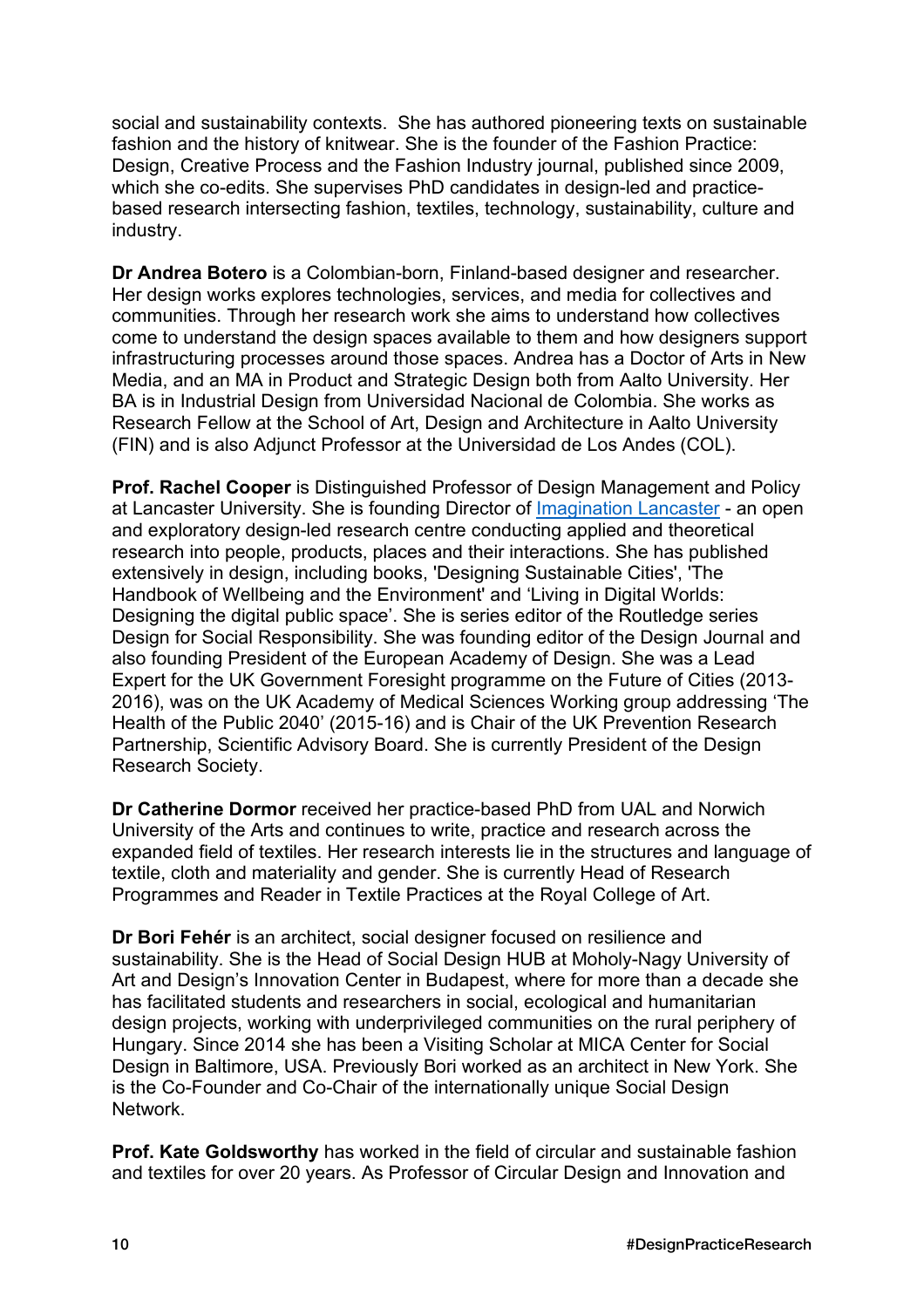Co-Director of UAL's Centre for Circular Design (CCD), her research focus is in the alignment of environmental science and circular design practice through interdisciplinary research. Her methods are primarily practice-led, with a focus on materials and manufacturing innovation. Kate is Deputy Director and Co-Investigator on the Business of Fashion, Textiles and Technology (BFTT) Creative R&D Partnership, involving R&D with multiple UK-based SMEs to progress circular and sustainable technology innovation in the FTT sector.

**Kadian Gosler** is a theory and practice-based PhD Candidate within the Fashion & Textile and Design department at the University of the Arts London; exploring experience through a multi-perspective approach in the design and development of Bra Wearables — a subsection of smart bras. Her interdisciplinary interests include the design, history and consumption of intimate apparel, experience-centred and emotion-centred design, design processes, wearables, dress and embodiment. Kadian has 10+ years as a professional lingerie designer and merchandiser; completing a Masters in Merchandising and Management from the Academy of Art University; and a Bachelors, Magna Cum Laude, in Intimate Apparel Design from the Fashion Institute of Technology.

**Prof. Harriet Hawkins** is a geographer working at the intersection of geographical concerns with place, space and the environment, and practice research and arts and humanities scholarship. She is currently leading an ERC funded interdisciplinary team exploring the value and potential of creative responses to the challenges of understanding, using and preserving the subsurface (under land, sea and ice). This five-year project builds on Harriet's previous work exploring arts and environmental change, including questioning the complex geographies of the relationship between practice and research, and the possibilities this offers for reshaping how the discipline of geography understands and practices research. Harriet is professor of GeoHumanities at Royal Holloway, University of London.

**Dr Rosie Hornbuckle** is Senior Researcher at Centre for Circular Design, Chelsea College of Arts and Service Futures Lab, London College of Communication. Rosie's research focuses on working across disciplines and sectors, and in multi-stakeholder contexts to develop design methodologies for complex systemic transitions. Rosie has developed her practice through enacting translational approaches, often by developing visual and tactile tools and methods, within the context of large consortia innovation projects which present 'complex collaborations'. Rosie leads the collaborative methodology on the most recent of these EU H2020 projects – HEREWEAR – which focuses on 'bio-economies' relating to local and circular textiles and clothing ecosystems.

**Indy Johar** is an architect, co-founder of 00 (project00.cc) and most recently Dark Matter, Studio Master at the Architectural Association. Indy, on behalf of 00, has cofounded multiple social ventures from Impact Hub Westminster to Impact Hub Birmingham, along with working with large global multinationals and institutions to support their transition to a positive Systems Economy. He has also co-led research projects such as the Compendium for the Civic Economy, whilst supporting several 00 explorations/experiments including the wikihouse.cc, opendesk.cc. Indy is a nonexecutive director of WikiHouse Foundation and RIBA Trustee and Advisor to Mayor of London on Good Growth. Most recently he has founded Dark Matter - a field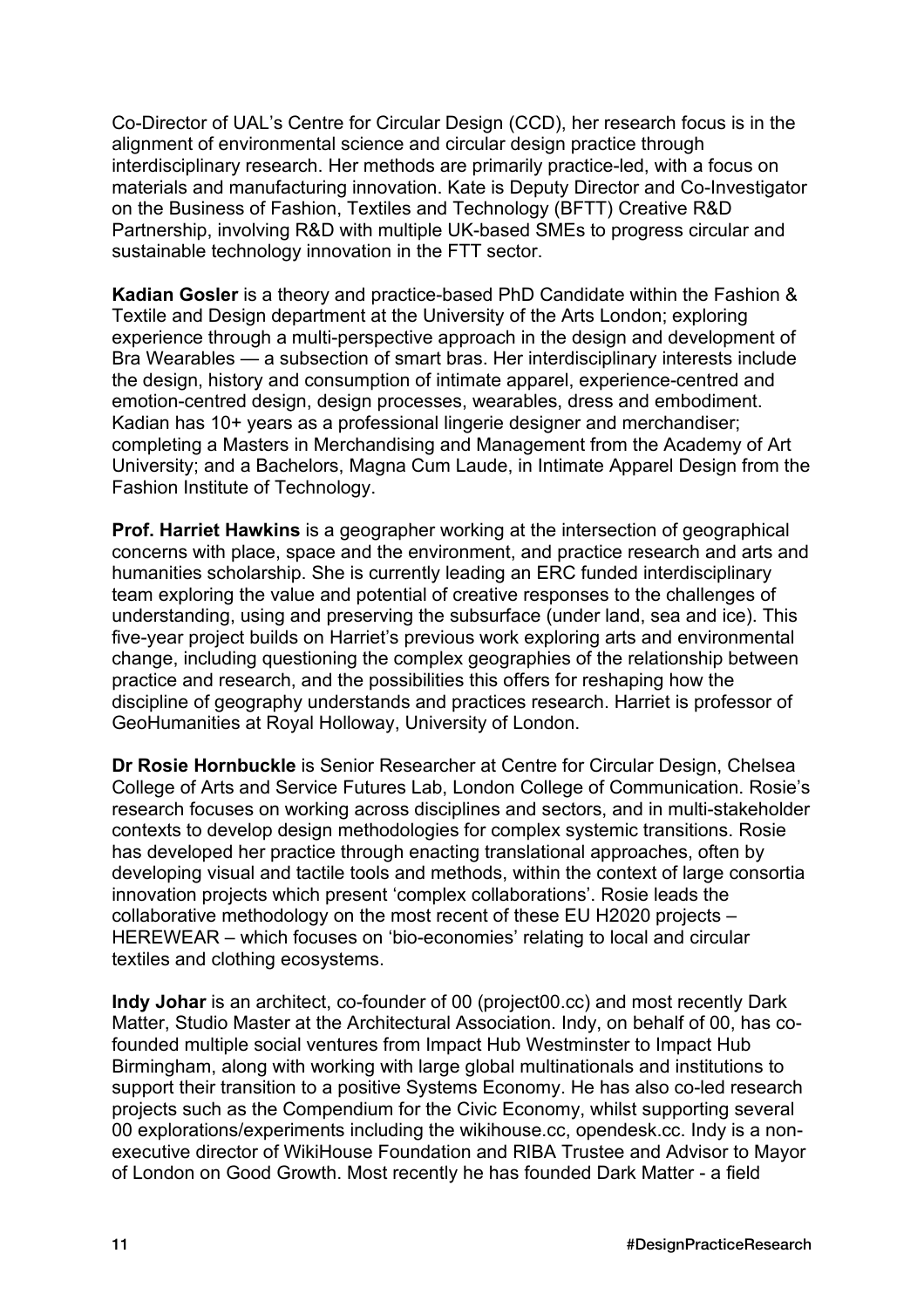laboratory focused on radically redesigning the bureaucratic and institutional infrastructure of our cities, regions and towns for a more democratic, distributed great transition.

**Prof. Guy Julier** is Professor of Design Leadership and Head of Research in the Department of Design at Aalto University. In 2019 he was Commissioner of 'Everyday Experiments', the Finnish Pavilion for the XXII Triennale di Milano. His most recent book, *Economies of Design* (2017), provides an analysis of the multiple roles of design in the contexts of contemporary, neoliberal orthodoxies and beyond. He is also a co-editor of *Design and Creativity: Policy, Management and Practice* (2009) and *Design Culture: Objects and Approache*s (2019). Before moving to Finland in 2018, he was the Victoria and Albert Museum/University of Brighton Principal Research Fellow in Contemporary Design.

**Dr Kat Jungnickel** is a Reader in Sociology, Director of Methods Lab and PI on the European Research Council-funded project ['Politics of Patents: Reimagining](http://www.politicsofpatents.org/)  [Citizenship via Clothing Inventions 1820-2020'.](http://www.politicsofpatents.org/) Together with a team of sewing social scientists she is exploring citizenship and changing socio-political issues via speculative sewing – researching, reconstructing, and re-imagining a collection of lesser-known clothing inventions from patent archives. Recent publications include: (ed) Transmissions: Critical tactics for making and communicating research (MIT Press 2020), Creative Practice Ethnographies (with Hjorth, Harris and Coombs, Rowman & Littlefield 2020) and Bikes and Bloomers: Victorian Women Inventors and their Extraordinary Cycle Wear (Goldsmiths Press 2018).

**Dr Patrycja Kaszynska** is Senior Research Fellow at the Social Design Institute, University of the Arts London. She is Principal Investigator for the Scoping Culture and Heritage Capital research funded by AHRC and DCMS, led the AHRC's Cultural Value Scoping Project and was Project Researcher for the AHRC's Cultural Value Project. Her primary interest lies in valuation practices. Her research is at the crosssection of critical theory, pragmatic philosophy, cultural policy and design as they converge in valuation studies and in relation to creative practices.

**Prof. Lucy Kimbell** is Director, Social Design Institute, and Professor of Contemporary Design Practices at University of the Arts London. She is also Associate Fellow at Said Business School, University of Oxford where she was on the faculty for five years. Her research looks at the emergence and development of 'design thinking' and the use of design expertise to address organisational, social and public policy issues. Lucy was AHRC design research fellow in Policy Lab, a team in the Cabinet Office in 2014-15 and works with a team in the EU Joint Research Centre using foresight and design to develop policy.

**Dr Eva Knutz** is Associate Professor and co-founder of the Social Design Unit, at the University of Southern Denmark. In her research, teaching and work, Knutz is interested in methodologies of practice-based design research and cross-disciplinary exchanges between social design, participatory design and design fiction. Knutz is originally trained in art and design and her portfolio reflects long-term collaboration with both researchers and practitioners within Healthcare Services and the Prison and Probation Service. Over the years she has developed a number of prototypes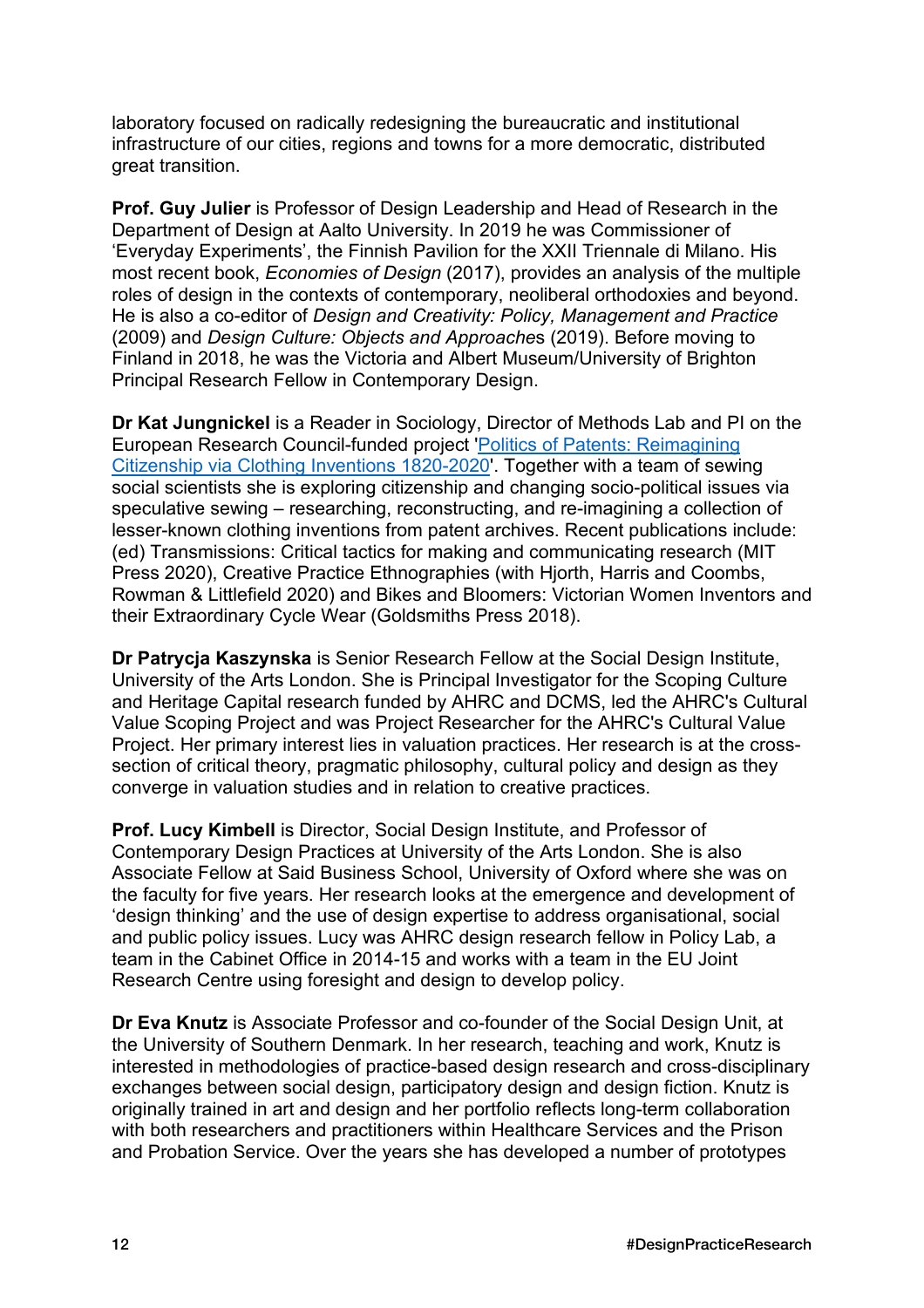and research artefacts (games, probes, kits and tools) aimed at being beneficial for marginalized or vulnerable groups in society.

**Prof. Dr Claudia Mareis** is an expert in design, cultural history and theory. Since 2021, she has been Professor of Design and History of Knowledge at the Department of Cultural History and Theory at the Humboldt University of Berlin where she is also the co-director of the interdisciplinary research program 'Matters of Activity. Image Space Material'*.* From 2013 to 2021, she directed the Institute for Experimental Design and Media Cultures (IXDM) as well as the Critical Media Lab at the FHNW Academy of Art and Design in Basel. She has also held positions at the Max Planck Institute for the History of Science in Berlin, the University of the Arts Berne, the University of Basel, the Massachusetts Institute of Technology in Cambridge/MA, and the Vilnius Academy of Art. From 2016 to 2020 she was the vice president of the Swiss Design Network (SDN), and from 2018 to 2021, she represented the field of Design and Art Research as a member of the National Research Council of the Swiss National Science Foundation (SNSF).

**Prof. Thomas Markussen** is Associate Professor and co-founder of the Social Design Unit, at the University of Southern Denmark. The unit has carried out a number of social design projects in the Danish public sector as well as the prison and probation service. His work focuses on how design can be used as a political and critical aesthetic practice, notably in the fields of social design, design activism and design fiction. In addition, he is the author of several articles and contributions to edited volumes dealing with questions pertaining to practice research in design.

**Prof. Ramia Mazé** became Professor in Design for Social Innovation and Sustainability at London College of Communication, UAL in 2020. She has been an editor of the leading scholarly journal Design Issues since 2016. Previously, in Finland, she was a professor at Aalto University and, prior to that, she was based in Sweden and worked at Konstfack, the Interactive Institute and other institutions. A designer and architect by training, her PhD is in interaction design. She has led, published, and exhibited widely through major interdisciplinary and international practice-based design research projects. She specialises in participatory, critical and politically engaged design practices, as well as "research through design" and feminist epistemologies.

**Dr Lesley-Ann Noel** is an Assistant Professor at the College of Design at North Carolina State University. Her current research focuses on co-design, equity, social justice, and speculative design in public health, social innovation, and design education. She is the Co-Chair of the Pluriversal Design Special Interest Group of the Design Research Society.

**Dr Alison Prendiville** is Professor of Service Design at London College of Communication, University of the Arts London. Her research intersects with science and technology innovation with a focus on open, socially responsive co-design processes in the areas of human and animal health systems. Alison's research is transdisciplinary working with experts and community members and applying codesign practices to translate and co-create interventions to envision new futures whilst considering the implications for policy. Her most recent work has been focused on antimicrobial resistance and the use of design methods to explore new service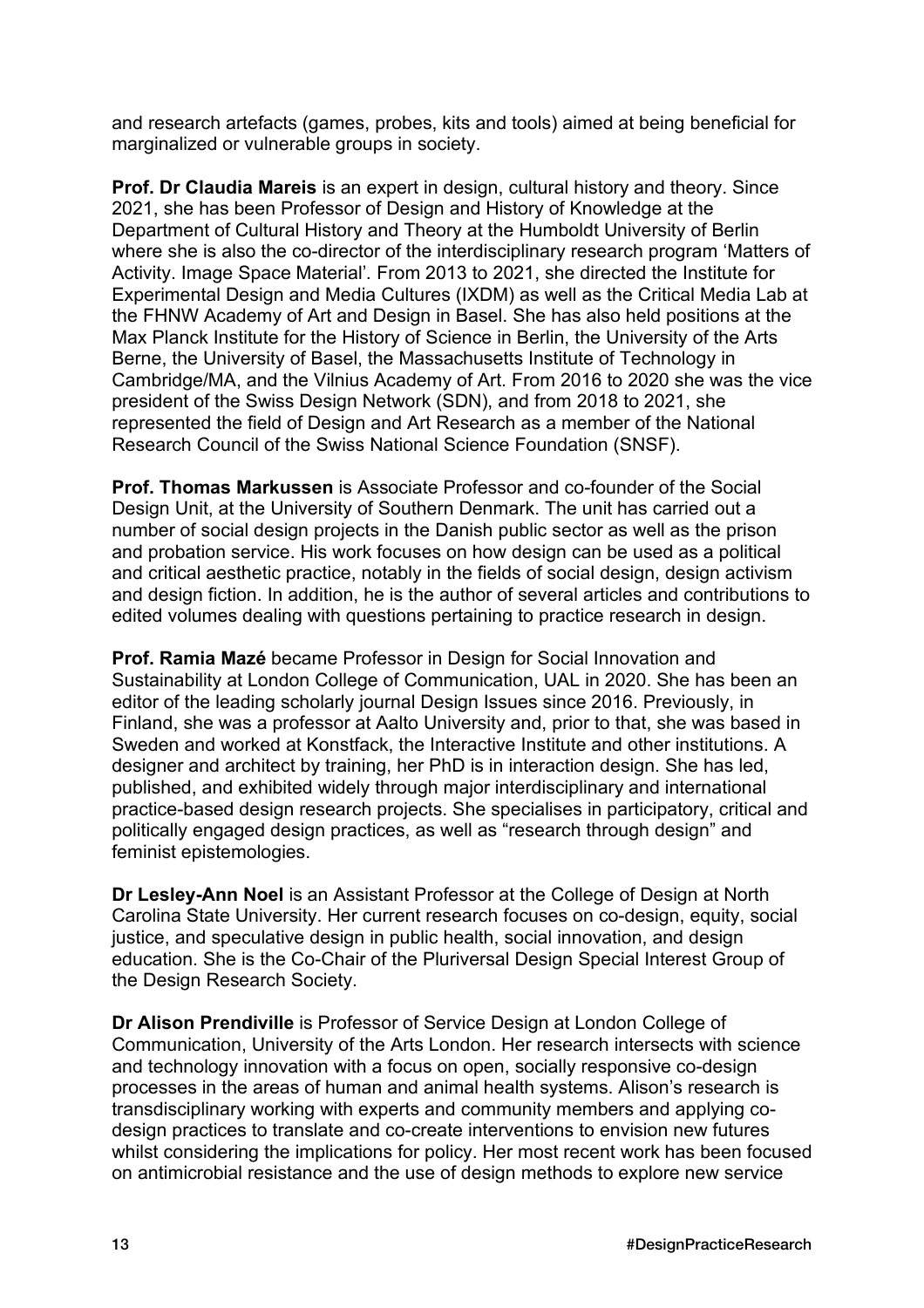practice ecologies in nursing in the UK, antibiotic usage in the poultry supply chain, and user-driven diagnostics for a One-Health approach in India.

**Dr Rathna Ramanathan** is a typographer, researcher and educator known for her expertise in intercultural communication, and alternative publishing practices. She is Dean of Academic Strategy and Reader in Intercultural Communication at Central Saint Martins. Whilst based in London, Rathna's research and practice are predominantly focused in South Asia. This 'critical position' of situating between two cultural contexts is crucial to her role as an academic. For the past 30 years, Rathna has headed research-led, intercultural, multi-platform graphic communication design research projects, all fuelled by a love for, and life-long interest in typography and language, and a belief that communication is a fundamental human right.

**Prof. Pratap Rughani** is an award-winning documentary filmmaker who has presented and written widely about the relationship between film, philosophy, and the evolution of post-colonial thought. He is Associate Dean of Research and Professor of Documentary Practices at London College of Communication, where he also wrote the MA Documentary Film course. Pratap is committed to innovation and developing inclusive curricula. He has worked extensively to promote cross-cultural interchange through teaching, research, and documentary film practice. For his individual excellence, Pratap was awarded a prestigious National Teaching Fellowship in 2013 by the Higher Education Academy.

**Dr Lara Salinas** is a design researcher and educator with over 10 years' experience in Creative Exchange, carrying out research into, for and through Knowledge Exchange in arts and design. She is Senior Research Fellow in Knowledge Exchange at UAL, Senior Lecturer on the MA Service Experience Design and Innovation course, Knowledge Exchange Coordinator for the Design School, and cofounder of Service Futures Lab at London College of Communication. Lara holds a practice-led PhD in Creative Exchange from ImaginationLancaster (Lancaster University), pioneering novel approaches to 'research-through-knowledge exchange' as part of the AHRC KE Hub for the Creative Economy (2012-2016). In 2020 she was awarded an AHRC Fellowship to research the contribution of design to public services in the context of KE and her work has been published and presented both nationally internationally.

**Prof. Jeremy Till** is an architect, educator and writer. As an architect, he worked with Sarah Wigglesworth Architects on their pioneering building, 9 Stock Orchard Street, which is seen as an innovator in climate-informed design. As an educator, Till is Head of Central Saint Martins, Pro Vice-Chancellor at the University of Arts London and UAL lead on climate action. As a writer, Till's extensive work includes the books Flexible Housing, Architecture Depends and Spatial Agency, all three of which won the RIBA President's Award for Research. His most recent research project, Architecture after Architecture, investigates the future of spatial practice in the face of the climate emergency; work from the project is collected on [www.mould.earth.](http://www.mould.earth/)

**Prof. Cameron Tonkinwise** is Professor of Design Studies at University Technology Sydney. He was the Director of UTS' Design Innovation Research Centre, a service design research agency internationally renowned for its 'frame creation' approach.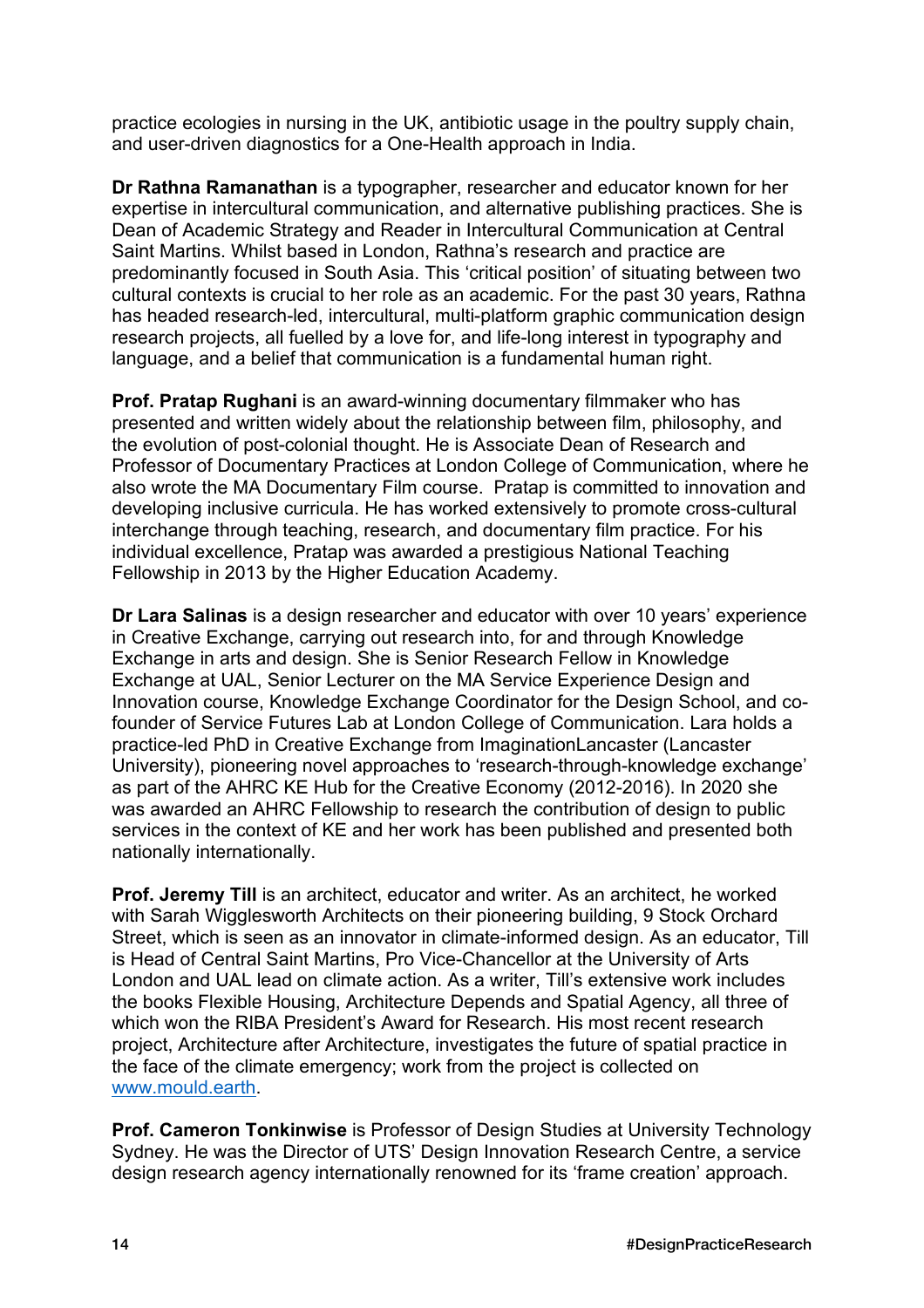Cameron returned to Australia after a decade in the USA where he was Director of Doctoral Studies at Carnegie Mellon University's School of Design and Co-Chair of the Tishman Environment and Design Center at The New School in New York City. Cameron is known for his advocacy around Design Studies, and more recently the development of Transition Design with colleagues at CMU.

**Prof. Laurene Vaughan** PhD is Professor of Design at RMIT University, where she currently serves as Dean in the School of Design. She was the Nierenberg Chair, Distinguished Professor of Design, at Carnegie Mellon University, 2012 – 2013. Internationally recognised as a leader in interdisciplinary and applied design research, her research, leadership and creative practice takes numerous forms. Laurene's research investigates the interactive and situated nature of cultural production, place, care, and design methods and practices that enable this – both analogue and digital. Her most recent edited collections are *Practice Based Design Research* and Design as a *Practice of Care* (2017, 2019, Bloomsbury Academic).

**Dr Alex Wilkie** is Reader in Design and Social Science (Goldsmiths). His interests combine science and technology studies (STS), empirical philosophy and experimental practice-led design research which he takes up to engage with morethan-human futures in relation to energy-demand reduction, healthcare and computational technology as well as sociological analysis of design practice. He is an editor of the Dis-positions series (Bristol University Press), Inventing the Social (Mattering Press), Speculative Research (Routledge) and Studio Studies (Routledge).

**Prof. Joyce Yee** is Professor of Design and Social Innovation at Northumbria School of Design, UK. She co-founded the Designing Social Innovation in Asia-Pacific network [\(www.desiap.org\)](https://eur02.safelinks.protection.outlook.com/?url=http%3A%2F%2Fwww.desiap.org%2F&data=05%7C01%7Cjoyce.yee%40northumbria.ac.uk%7C712efc92dd3a49f0e53b08da29e3fdc5%7Ce757cfdd1f354457af8f7c9c6b1437e3%7C0%7C0%7C637868356448234505%7CUnknown%7CTWFpbGZsb3d8eyJWIjoiMC4wLjAwMDAiLCJQIjoiV2luMzIiLCJBTiI6Ik1haWwiLCJXVCI6Mn0%3D%7C3000%7C%7C%7C&sdata=AXkCYTMDTEU7bKmE42Aqq9AAlL7tlpAUYiuiyY2xnEE%3D&reserved=0) in 2015 with Dr Yoko Akama, RMIT in Australia, as a peer learning network for social innovation practitioners using design. Her research focuses on culturally diverse and locally relevant practices that challenge the dominant industrialized and western-centric models of design.